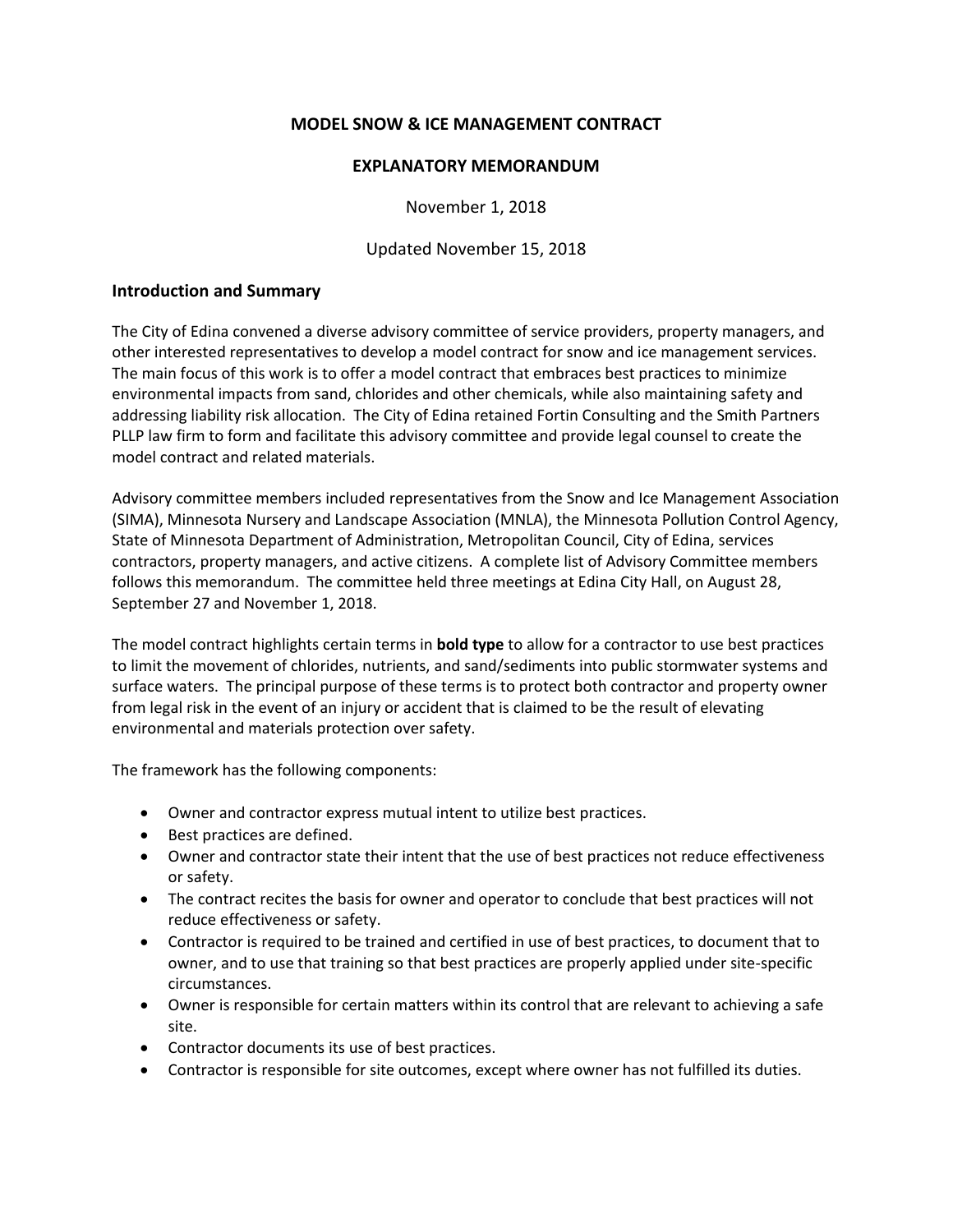Contractors are encouraged to adapt and modify the model contract as appropriate to their business with guidance from their respective attorneys.

### **Background and Key Elements of Approach**

A cursory review of snow and ice management service contracts generally reveals that very few contracts address the use of best practices and concerns for environmental impacts. Most contracts take a relatively imbalanced approach to allocating risks, based upon whichever party perceives that it has the most leverage over these terms. The advisory committee discussed the wide variety of contractor and property owner resources, education, and philosophy that indicate the challenge in seeking to develop a single model contract that can serve these multiple scales and settings. Nevertheless, the advisory committee found that there are several key elements that counsel a smart and sound approach to safety and environmental stewardship:

### *Environmental Impacts are Well Known*

Materials to maintain or improve surface traction contribute pollutants such as sand and chlorides to surface waters and to stormwater basins and other facilities, which in turn can increase the cost of maintaining those facilities. It is important not to use an excess of these materials. Chloride harms fish and other freshwater aquatic life and also negatively affects infrastructure, vehicles, plants, soil, pets, and wildlife, as well as impairs groundwater and drinking water supplies. Once in the water, chloride becomes a permanent pollutant and continues to accumulate in the environment over time. The data show that salt concentrations are increasing impairments to both surface waters and groundwater across the state. The Advisory Committee noted that salt is not the only snow and ice management tool that poses environmental concerns, and opted for the term "negative environmental impacts" rather than just "chloride" to describe the variety of techniques, nutrients, and pollutants that can create negative impacts on the environment.

# *Best Practices are Well Established and Do Not Compromise Safety*

The Minnesota Pollution Control Agency's Smart Salting training and Road Salt Education Program, the Minnesota Pollution Control Agency's Smart Salting Assessment Tool (SSAt), the Minnesota Pollution Control Agency's Winter Parking Lot and Sidewalk Maintenance Manual, the Minnesota Department of Transportation's Minnesota Snow and Ice Control Field Handbook for Snowplow Operators, and the Snow and Ice Management Association's Best Practices Checklist are sound guidance resources in the field. A critical premise in each of these resources is that it is possible to adopt smart practices while still providing a level of service that maintains safety. It is important also to recognize that these manuals offer a menu of considerations that should be adapted to each site and circumstance.

# *Training and Documentation to Build a Presumption of Due Care*

The Advisory Committee members agreed on the value of appropriate training in best practices, as well as the importance of solid documentation of the use of these practices in order to be able to demonstrate accurately the care taken in service delivery. The Advisory Committee discussed at length the challenges to training all contractor employees due to the seasonal nature of employment and the workforce retention challenges within the industry. The Committee determined that, rather than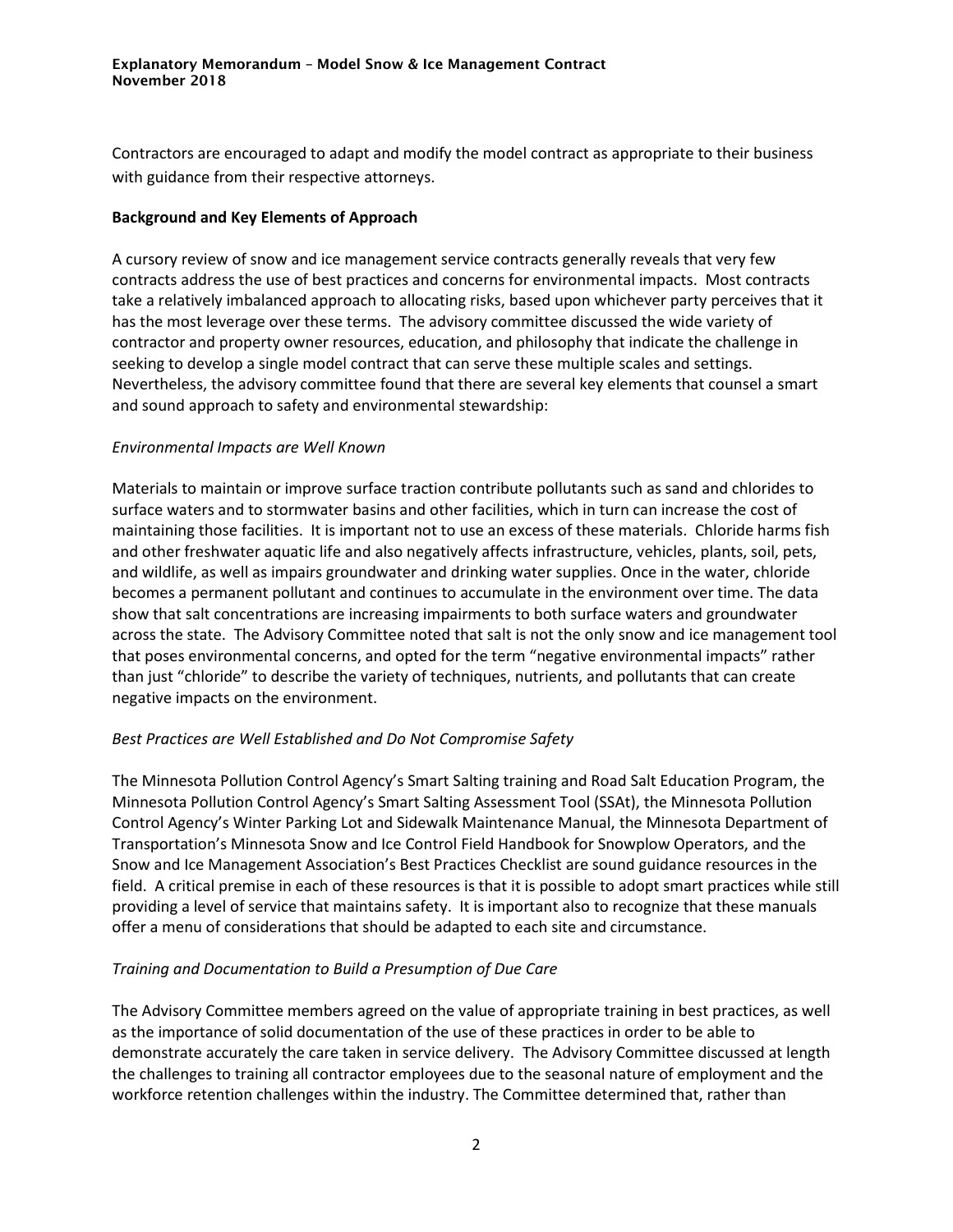guaranteeing a trained operator always on site, it is a more appropriate objective that a trained employee will review each service delivery. Similar workforce concerns led the discussion about what information should be gathered at each site, and the Committee determined that general site condition and weather information that conforms to the business practices of contractors—for example, type of material used, size of area, total material used, and snow removal technique—will be gathered at each service site, while specific temperature and precipitation details will be recorded at the storm event level.

Example documentation forms are available in the Minnesota Pollution Control Agency Winter Parking Lot and Sidewalk Maintenance Manual (2015), pages 38-39.

### *Property Owners and Managers Play an Important Role*

The Committee discussed the importance of training and education for property owners and managers to realize the value, and play a part in the accountability, of trained snow and ice contractors. The Advisory Committee also discussed the physical damages of salt to infrastructure and the related benefits to clients of applying less salt. Smart site design and site assessment can also play a key role in promoting best practices and reducing environmental impacts.

The following is a section-by-section review of these components in more detail.

#### **Section-by-Section Review**

#### Section 1 - Description of Services

This section briefly reviews the damage that chlorides and other de-icing materials can cause to the environment and to structural features. Citing to the Best Practices definition in section 5, which incorporates the authoritative resources of the Minnesota Pollution Control Agency and the Minnesota Department of Transportation, it defines "Best Practices" to limit the use, and off-site loss, of such materials. It then references these and other sources for the conclusion that the proper use of Best Practices does not compromise effectiveness or safety, and affirms the intent of owner and contractor that equivalent effectiveness and safety will be achieved. The section also states that whether Best Practices are used or not, contractor necessarily exercises judgment as to how it approaches a particular site on the basis of site and weather conditions.

This text is intended to serve several purposes, all related to demonstrating that contractor used "due care" in its work.

First, it documents that contractor and owner have made a conscious and thoughtful choice to incorporate Best Practices, and that deviation from standard overuse practices is not the result of whim or inattention. Owners and contractors are encouraged to engage in a joint site assessment of the property with Best Practices in mind.

Second, it expresses the parties' intent that doing so not reduce the effectiveness or safety of the treatment, and the sound basis for their confidence that this will be achieved.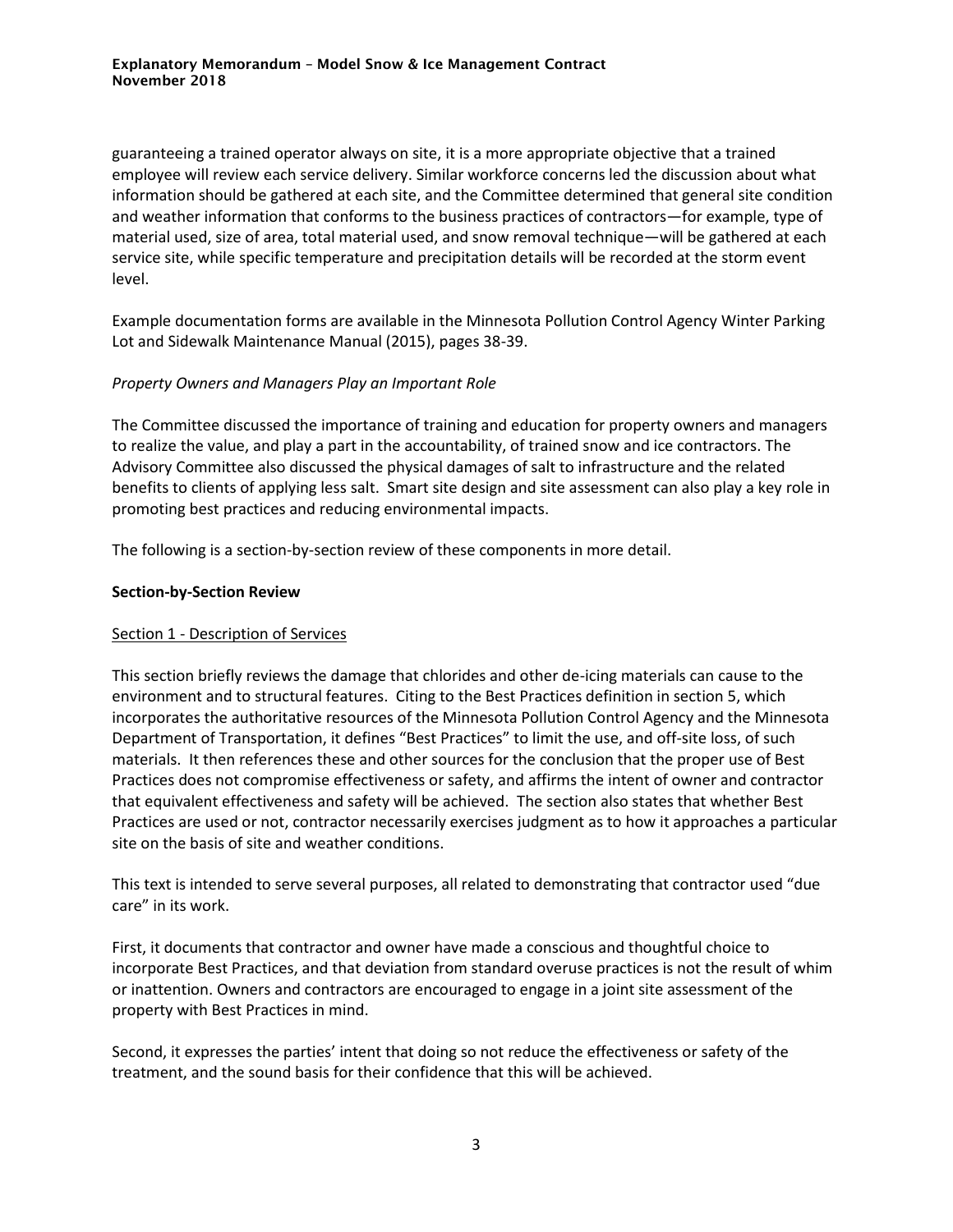Third, it describes the important reasons to use Best Practices, so that if, in a given situation, there is an allegation that Best Practices did reduce effectiveness and safety, owner and contractor can point to these additional considerations and their careful weighing of all of them in making judgments about site treatment.

Fourth, in emphasizing the role of contractor judgment, it communicates that due care is shown by the contractor's exercise of judgment and is not disproven by the fact that an incident resulting in injury or damage occurred.

#### Section 2 - Pricing and Payment

The effect of the use of Best Practices on contractor fees may vary. Experience to date is that cost may be lower, principally due to reduced use of de-icing materials. However, it may be, for example, that contractors will incur training, recordkeeping, equipment, labor, site visits, or other costs related to introducing Best Practices into their operations that they will chose to recover through their fees.

We suggest that this section explicitly indicate the pricing impact of the use of Best Practices. Doing so helps emphasize that deviating from standard approaches is being done by mutual intent and with forethought. In addition, clarity as to the cost impact encourages the contractor to think through how Best Practices will be applied at the site and helps establish a knowledge basis in the industry for further refinement of this approach.

Although the model contract does not contain text on this subject, contractors and owners should keep in mind that approaches to pricing may create incentives supporting or detracting from Best Practice principles. For example, pricing de-icing material by quantity used may tend to encourage use of larger quantities.

# Section 5 - Use of Best Practices

*Section 5.a* defines Best Practices by outlining a list of best practices agreed upon by the Advisory Committee and a list of explanatory resources that consolidate Best Practices principles and techniques and that are incorporated into the Best Practices referred to in the model contract. The description makes clear that Best Practices is not a set of off-the-shelf methods but is, instead, an approach to snow management and de-icing that consists of applying defined principles to the particular circumstances presented by each site. This section notes the essential role of contractor judgment, and further states that contractor will perform its work so that, in its judgment, effectiveness and safety are not reduced.

These, again, serve to manage risk in two ways. First, by stating clearly that Best Practices are not intended to reduce effectiveness and safety, and that the contractor, applying its judgment, determined that they did not. Second, by making the case that even if there is a claim that effectiveness or safety was less than it should have been due to the use of Best Practices, this did not result from a lack of due care, but from a careful consideration of other legitimate factors such as environmental and materials impacts.

This section, finally, makes clear that where there are specific requirements arising from the Americans with Disabilities Act, or from other sources, the use of Best Practices (for example, leaving certain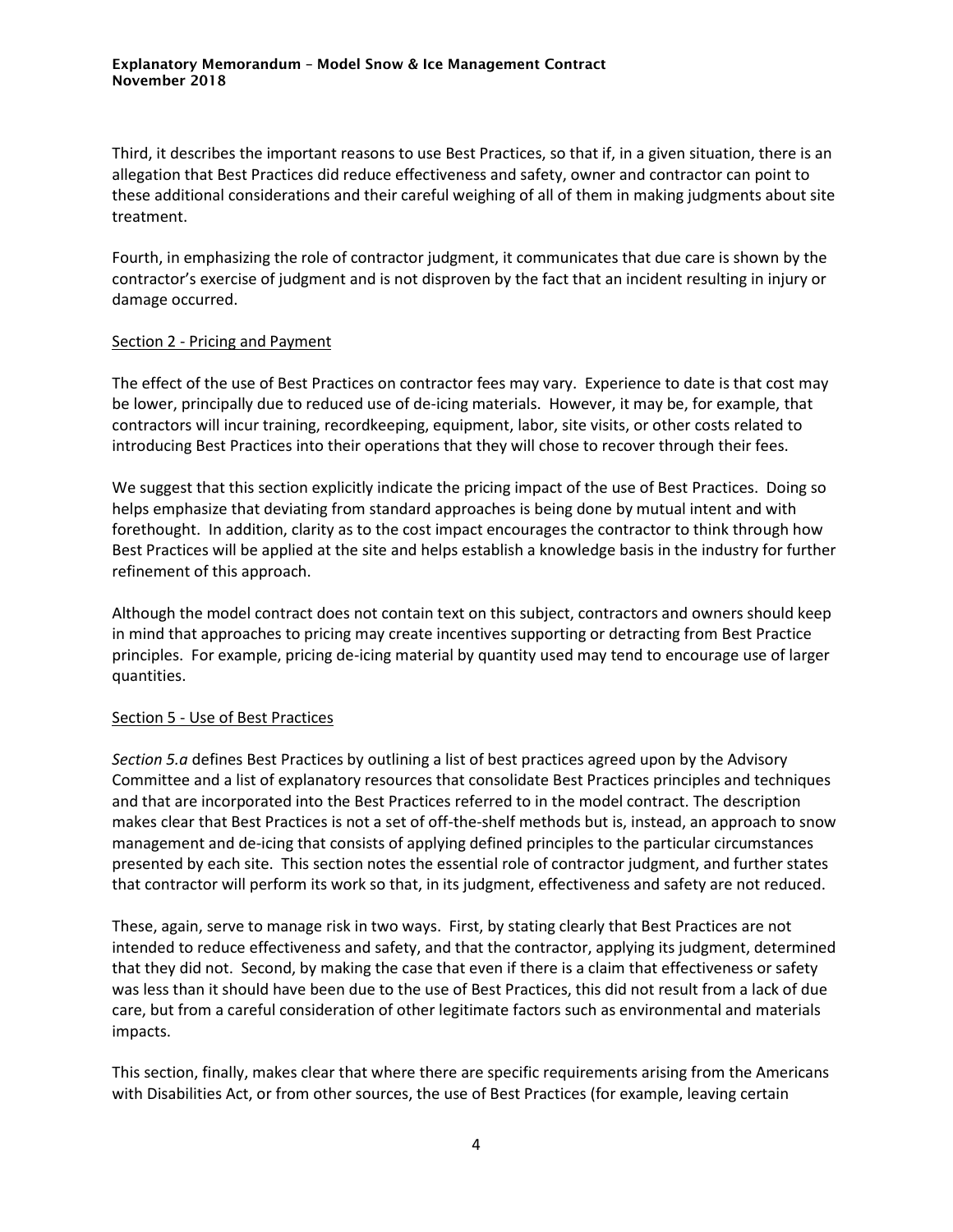commercial entrances unmanaged and directing traffic to other entrances) must not prevent compliance with those requirements.

*Section 5.b* concerns contractor training and certification. These elements are of critical importance. The overall approach to managing contractor/owner risk relies on the use of informed contractor judgment about how to achieve effectiveness and safety at a site without using techniques that contribute unnecessarily to environmental and materials damage. The basis to rely on the contractor's judgment is that the contractor has developed the knowledge of how to approach site management, and that knowledge is formally demonstrated through training and certification. Therefore, it is very important for the contract to set a framework that shows not just that the contractor will apply Best Practices, but that the specific means by which Best Practices is applied at the site will be determined by, or with the meaningful oversight of, those who have completed the training.

The text requires that the contractor make known to the owner MPCA's publicly available Smart Salting training list so that the owner may confirm the training certification claimed by the contractor. This helps show that the training requirement is not just a way for owner to wash its hands of responsibility, but is an essential part of the contract arrangement that owner will conscientiously confirm.

This section also will state specifically who doing the work must be trained and/or certified. Because approaches to work staffing vary among contractors, there is not a singular way to state this. Some contractors may find it appropriate to have all or most field employees formally trained. Others indicate that their workforce does not have a longevity such that it is practical to train widely, but that their training-derived knowledge can be brought to bear by training supervisory personnel. It may make sense to require formal training, for example, for spreader operators but not for all employees working at a site. The important thing, again, is that the contract show that the result of training is not just a certificate to be put in a file, but a route for Best Practices to be applied knowledgeably and thoughtfully at each site.

*Section 5.c* states documentation requirements of two types: operations and calibrations.

Operations documentation has two purposes: (a) to allow the contractor to show that it was using Best Practices, and hence fulfilling the contract (particularly if the contract price is higher due to use of Best Practices, and particularly if the use of Best Practices means that traditional indicators that service occurred, i.e., residual deposits of granular de-icer, are not available); (b) to document site conditions and the contractor's response to them, thus showing that judgment was used.

Typical operations documentation includes a qualitative description of weather conditions at the site, a regional temperature and snowfall information, and site-specific quantities of de-icing agents and other materials applied. In the use of Best Practices, certain other documentation is useful if practicably feasible. This includes site-specific snow conditions, pavement temperature, and quantities applied not just to the site as a whole, but to different areas that may merit different approaches. Documentation may also include notes as to special treatment or tasks (areas left unmanaged by design, collection or cleanup of unused de-icer).

Calibrations documentation refers principally to annual calibration both of de-icer delivery equipment, but also may apply to equipment used to take measurements that are important for making Best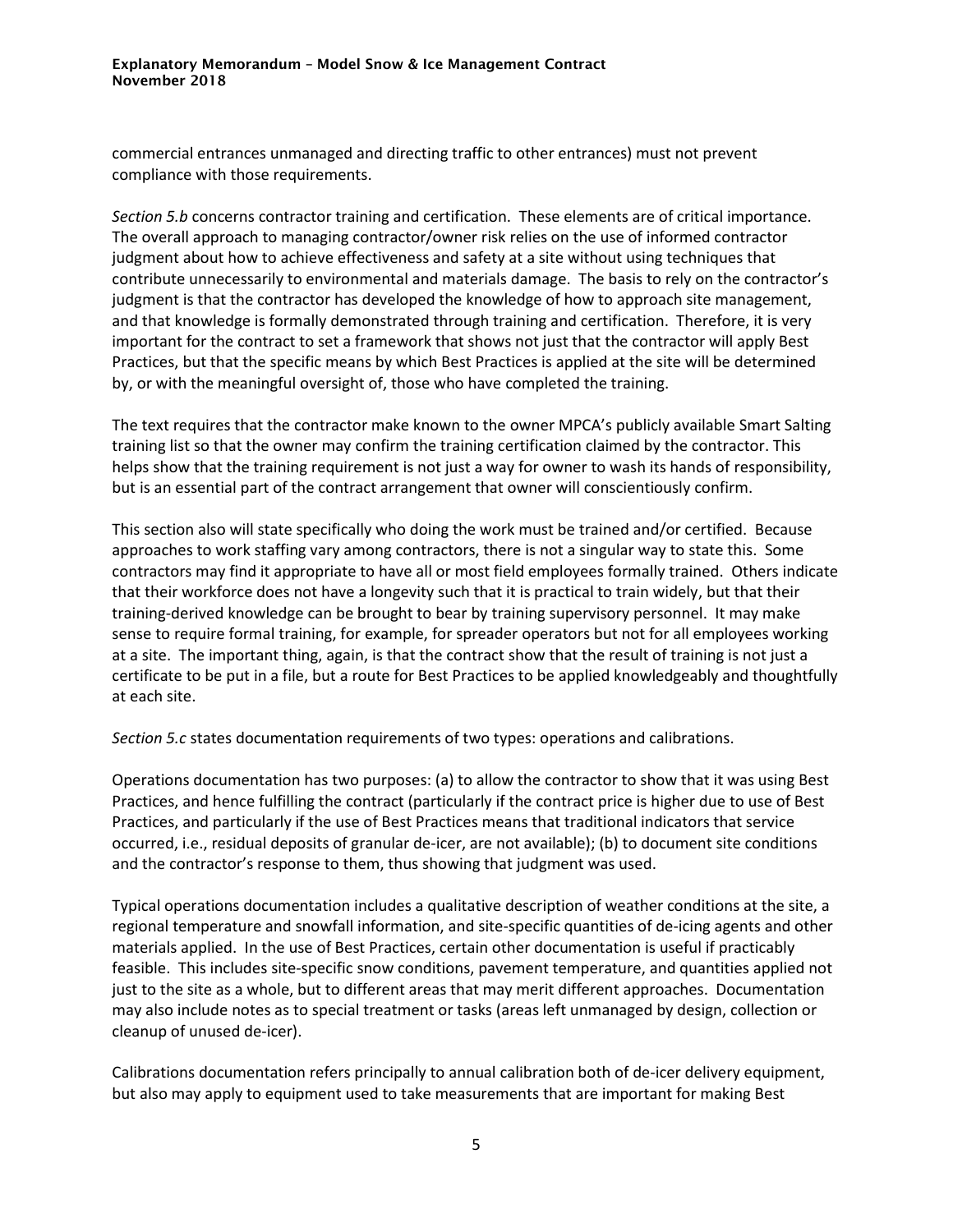Practices judgments. This is documentation that the contractor will want to generate and keep as a standard business practice. The model contract states that these will be made available to owner on request; it is not expected that owner normally will be interested in it, but if a question arises between owner and contractor as to treatment effectiveness, or if there is a claim against owner and contractor related to an accident or injury, calibration documentation will show conscientiousness and answer questions about whether otherwise careful decisions were undermined by a faulty delivery system. At a minimum, calibration should be documented annually and include documentation of the date of calibration for each type of deicer applied by each piece of equipment.

*Section 5.d* lists those site management obligations that owner assumes. These concern matters that owner is better situated to know or do than the contractor, and that are important components of an overall Best Practices approach to the site.

This includes bringing forward certain information that is relevant to how owner and contractor, together, form the site approach. Thus, the model contract requires owner, in advance of the snow season, to give the contractor information as to locations of storm drains, downspout discharges, and other locations where water tends to collect. This will allow contractor and owner to reach agreement on how these locations will be managed.

Other obligations are tasks that are complementary to the contractor's snow removal and de-icing services, but are within owner's control. They may be appropriate elements of site management whether or not Best Practices are being used - such as regular inspection and replacement of lighting. Or they may be elements of the agreed-on Best Practices approach - such as maintaining signage to warn of localized conditions or to direct visitors away from unmanaged areas.

This section also states that owner will inform contractor of any incidents of slip and fall, vehicle accidents or other occurrences where slipperiness may have been a factor. This is a basic requirement for contractor's own liability management purposes, and will inform contractor's ongoing management of the site.

#### Section 6 - Duty of Care

The duty of care section is where the party delivering the services assumes the obligation to do so competently and in accordance with the applicable standards of the industry. This clause gives the party receiving the services its legal right to a remedy if the work has followed the letter of the contract but was poorly done. It also shifts responsibility from owner to service provider if, as a result, a third party has suffered injury or otherwise makes a claim related to the services.

The model contract adds three terms to duty of care to protect the contractor and to manage risk for both contractor and owner.

The section reaffirms that as a result of the use of Best Practices, the services may not adhere to the standard model and the result may not look exactly the same. For example, all surfaces may not be cleaned to bare pavement. The purpose of this language is to protect the contractor against an owner that signs up for Best Practices but later is dissatisfied with the services, and asserts that it did not get just the result that it expected, and therefore the contractor did not conform to industry standard or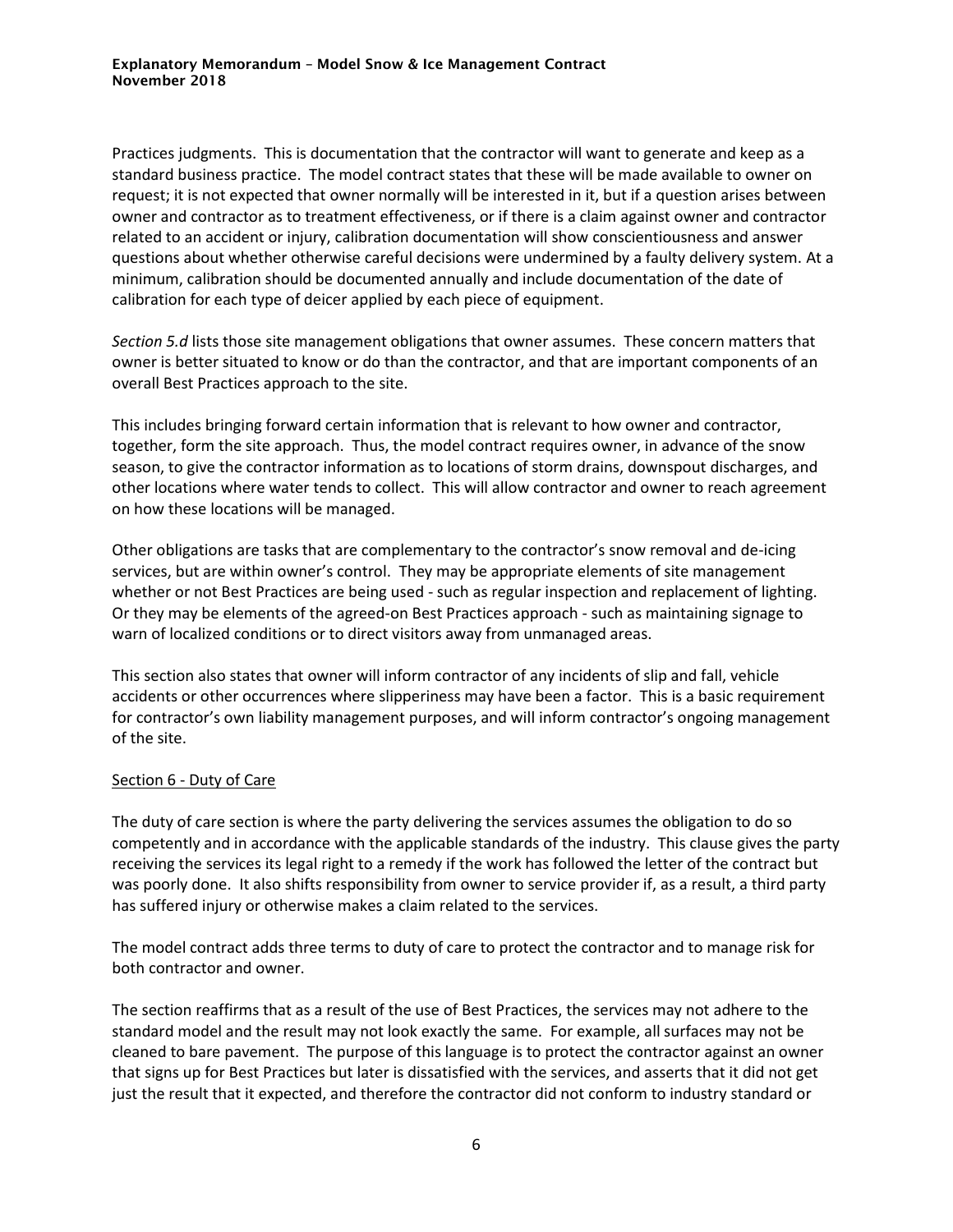otherwise meet its duty of care. The text included here is to document in advance the "meeting of the minds."

As an extension to this, under a second clause, owner agrees that it will not claim that contractor violated its duty of care by incorporating Best Practices. More specifically, it will not take this position in a direct claim against the contractor, nor will not do so in the context of a third-party claim, in an effort to shift all potential responsibility from itself to contractor.

The clause states that this does not apply where contractor has deviated substantially from Best Practices. A contractor cannot simply proclaim that it has applied Best Practices as a way to provide cover for substandard work. It must follow the principles and techniques in the defined reference sources, must have the training to do that properly, and must document that it has done so. But if it has done these, it has fulfilled its Best Practices obligations to owner, and owner may not later claim it was not a part of the understanding.

Finally, a clause states that the failure to achieve equivalent effectiveness and safety does not mean that contractor and owner failed to use due care. The primary basis of the contract is that Best Practices does not reduce effectiveness or safety. However, if there were a third-party injury or damage claim, the claimant might argue that while this was the intent, it was not the result in the particular case. The contractor and owner would respond that by making careful Best Practices judgments, the contractor had exercised due care and should not be held legally responsible. This is a belt-and-suspenders approach to liability management.

# Sections 10 and 11 - Indemnification

An indemnification clause is standard to a contract for provision of services. Where claims and losses are subject to insurance coverage, it is sound and efficient for the contracting parties to have a common position with a single real party of interest (the insurer) than to have each seeking to shift blame to the other and potentially weakening the defense of both in the process. Typically the party that is providing the services assumes the role of the indemnifying party, for the somewhat obvious reason that it is in the better position to ensure that the work is done properly.

When Best Practices are to be integrated into snow management services, the argument for an indemnification clause remains, and the argument for the contractor to provide indemnification is strengthened. Best Practices is a new feature and a bit of a twist on the ordinary delivery of snow management services. If there are questions as to effects on coverage or premiums, it makes good sense to place these questions in the hands of those underwriters who write policies for snow removal services, and not those who issue property owner liability policies.

Complementing contractor's obligation to indemnify owner, contractor also would be obligated to name owner as an additional insured under contractor's policy. This would ensure a consolidation of contractor/owner defense against any claim and protect owner against a subrogation action by contractor's insurer against owner, or owner's insurer.